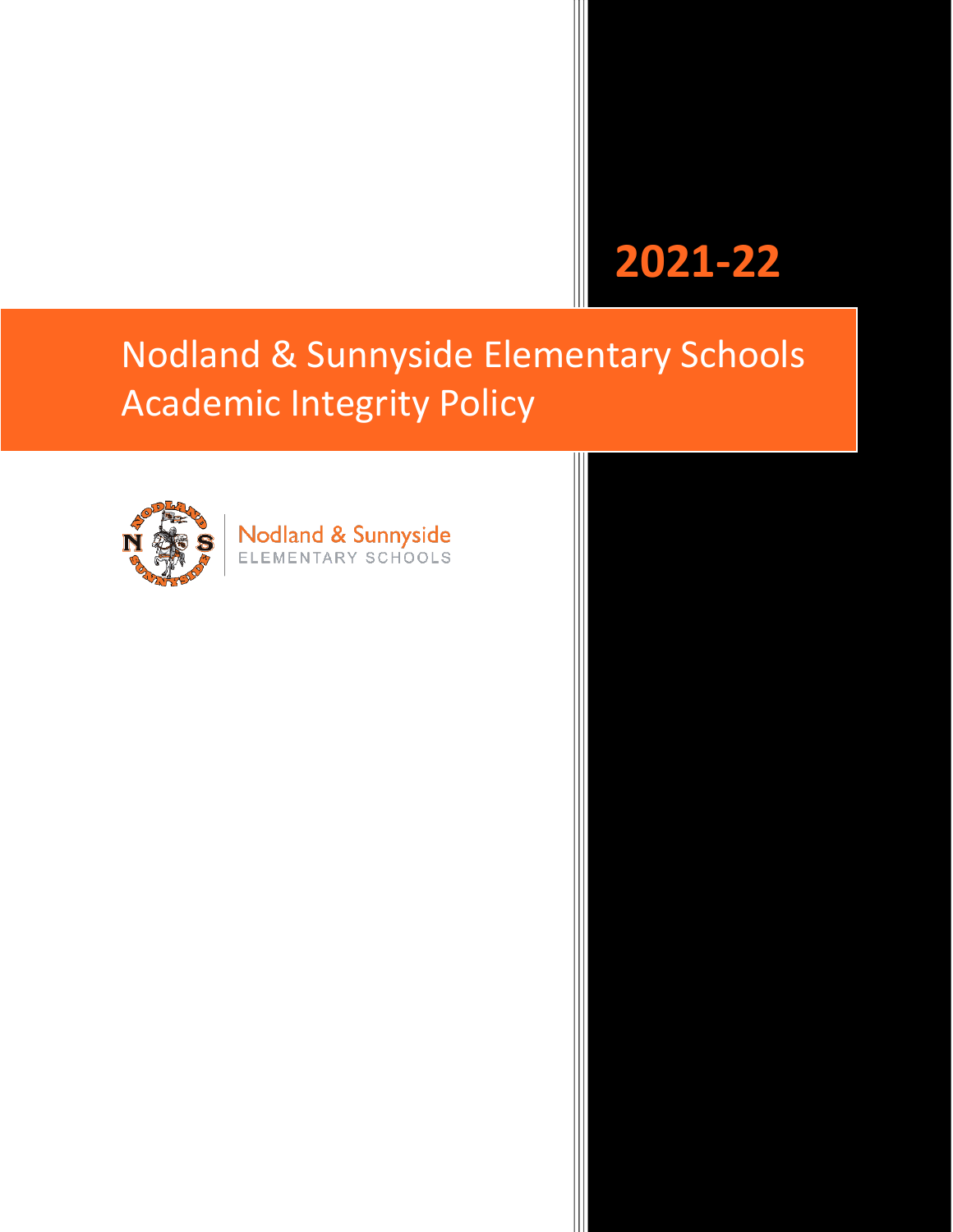This document is meant to be read in conjunction with Nodland & Sunnyside Elementary Schools Language Policy, Assessment Policy, and Academic Integrity Policy.

### **Philosophy**

Academic integrity is a set of values and skills that promote personal integrity and effective practice in teaching, learning and assessment. Nodland & Sunnyside Elementary Schools place a high value on academic integrity. Honesty is expected of all learners and is modeled and monitored by instructional staff and the school communities. The IB

Learner Profile underscores our commitment to learners being:

- Principled Learners credit others for their ideas and work
- Caring Learners are celebrated for their own thoughts, ideas and work
- Reflective Learners are evaluated based on their own work
- Thinkers Learners develop their own perspectives and ideas
- Communicator Learners express ideas and information in their own words

#### **Definitions**

- **Academic Honesty—**Promotes personal integrity, the use of original ideas, and gives full acknowledgement to others' work.
- **Plagiarism—**Using another's words or thoughts without crediting or acknowledging the source.
- **Cheating—**An attempt to gain an unfair advantage by means of technology misuse, claiming unoriginal work, and using unauthorized sources to receive credit.
- **Copying—**Duplicating answers or work for someone else or allowing others to replicate work.

#### **Roles and Responsibilities**

#### **Teachers**

- $\checkmark$  Provide clear guidelines for learning tasks
- $\checkmark$  Teach learners how to identify credible sources (print and web), cite sources and avoid plagiarism
- ✓ Model good practice in academic honesty
- $\checkmark$  Provide opportunities to learn from mistakes in a safe environment

#### **Learners**

- Respect the creative efforts of others  $\checkmark$  Do homework for other learners
- 
- ✓ Acknowledge collaborative work ✓ Copy from other learners
- ✓ Use a recognized method of citing sources ✓ Plagiarize
- 
- 
- ✓ Cite information from other sources ✓ Use technology for the purposes of cheating
	-
	-
- ✓ Produce original work ✓ Allow others to copy work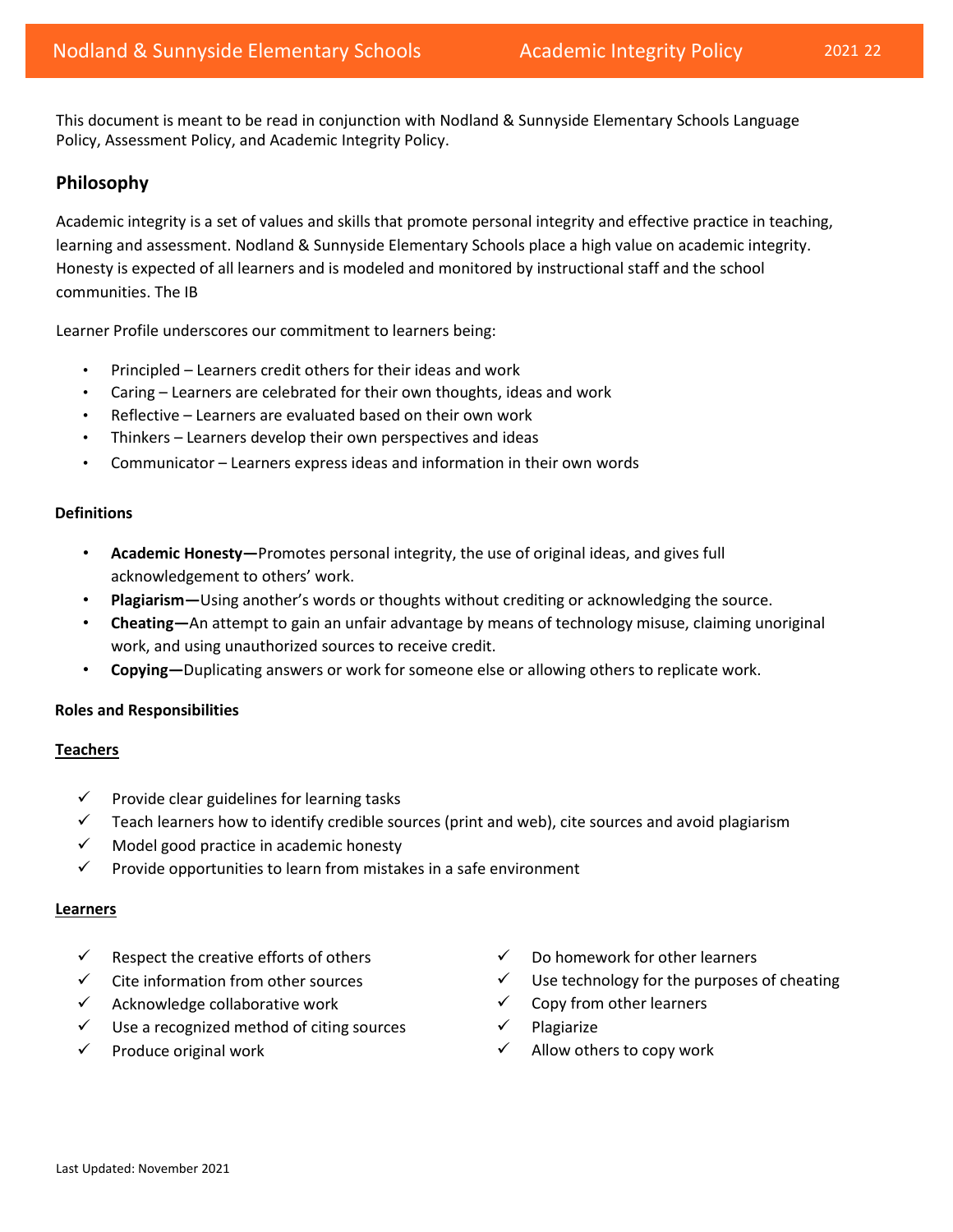#### **School**

- $\checkmark$  Provide resources that articulate academic honesty practices
- ✓ Investigate academic misconduct offenses
- $\checkmark$  Make all stakeholders aware of the academic integrity policy

#### **Parents**

- $\checkmark$  Allow and encourage learners to demonstrate their own work and thinking
- $\checkmark$  Understand and support the schools' academic integrity policy
- $\checkmark$  Understand what constitutes cheating and plagiarism.

#### **Communication of Policy**

- This policy shall be available to students, parents, and staff on a school district maintained website.
- Expectations for academic honesty will be outlined in the student handbook.

#### **Process and Consequences**

If academic dishonesty is suspected, the incident will be investigated to determine whether an infraction occurred. If an instance of academic dishonesty is discovered, the misconduct will be documented, parents/guardians will be contacted and the student will be required to resubmit the task. Repeat and/or serious offenses of misconduct will result in disciplinary action.

#### **Working Document**

The following process will be followed to ensure Nodland & Sunnyside Elementary's academic integrity policy remains a working document:

- Every year, through collaborative reflective practices, the Building Leadership Team (BLT) will review the academic integrity policy, as well as all documents referred to in policy, to ensure accuracy and sustainability.
- Policy will be updated by the IB Coordinator, based upon the feedback of the BLT Team.
- Each member of the BLT Team will be responsible for relaying the policy changes to their own grade level or subject level team members.
- Grade level and subject level teams will work together throughout the school year to ensure policy is implemented with fidelity.